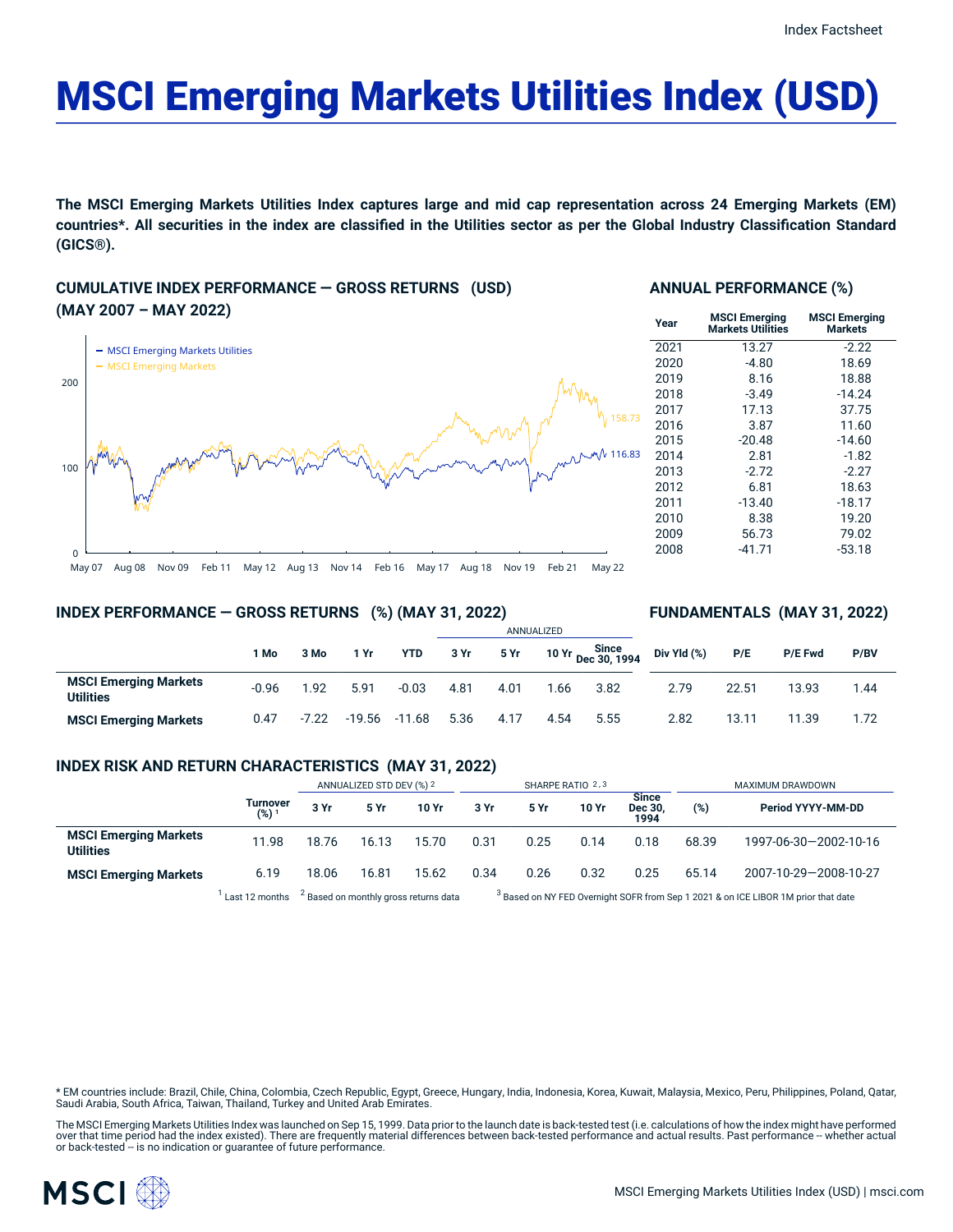#### **INDEX CHARACTERISTICS**

|                 | <b>MSCI Emerging Markets Utilities</b> |  |  |  |  |  |
|-----------------|----------------------------------------|--|--|--|--|--|
| Number of       | 58                                     |  |  |  |  |  |
| Constituents    |                                        |  |  |  |  |  |
|                 | <b>Mkt Cap (USD Millions)</b>          |  |  |  |  |  |
| Index           | 186,930.41                             |  |  |  |  |  |
| Largest         | 12.127.36                              |  |  |  |  |  |
| <b>Smallest</b> | 205.56                                 |  |  |  |  |  |
| Average         | 3.222.94                               |  |  |  |  |  |
| <b>Median</b>   | 2.539.59                               |  |  |  |  |  |
|                 |                                        |  |  |  |  |  |

#### **TOP 10 CONSTITUENTS**

| <b>MSCI Emerging Markets Utilities</b><br>58 |                              | <b>Country</b> | <b>Float Adi Mkt Cap</b><br>USD Billions) | Index<br>Wt. (%) |
|----------------------------------------------|------------------------------|----------------|-------------------------------------------|------------------|
|                                              | <b>ENN ENERGY HOLDINGS</b>   | CN             | 12.13                                     | 6.49             |
| <b>S</b><br><b>Mkt Cap (USD Millions)</b>    | <b>NTPC</b>                  | IN             | 9.74                                      | 5.21             |
| 186.930.41                                   | ADANI GREEN ENERGY           | IN             | 9.51                                      | 5.09             |
| 12.127.36                                    | POWER GRID CORP OF INDIA     | IN             | 9.42                                      | 5.04             |
| 205.56                                       | ADANI TOTAL GAS              | IN             | 8.49                                      | 4.54             |
|                                              | <b>CEZ CESKE ENER ZAVODY</b> | CZ             | 7.84                                      | 4.19             |
| 3.222.94                                     | <b>ADANI TRANSMISSION</b>    | IN             | 7.28                                      | 3.89             |
| 2.539.59                                     | CHINA LONGYUAN POWER H       | CN             | 7.18                                      | 3.84             |
|                                              | <b>SAUDI ELECTRICITY CO</b>  | <b>SA</b>      | 5.39                                      | 2.89             |
|                                              | EOUATORIAL ENERGIA ON        | <b>BR</b>      | 5.10                                      | 2.73             |
|                                              | Total                        |                | 82.08                                     | 43.91            |

# **FACTORS - KEY EXPOSURES THAT DRIVE RISK AND RETURN MSCI FACTOR BOX**



## **INDUSTRY WEIGHTS**





**LOW VOLATILITY Lower Risk Stocks**

 $\wedge /V$ 

MSCI FaCS provides absolute factor exposures relative to a broad global index - MSCI ACWI IMI.

Neutral factor exposure (FaCS = 0) represents MSCI ACWI IMI.

# **COUNTRY WEIGHTS**